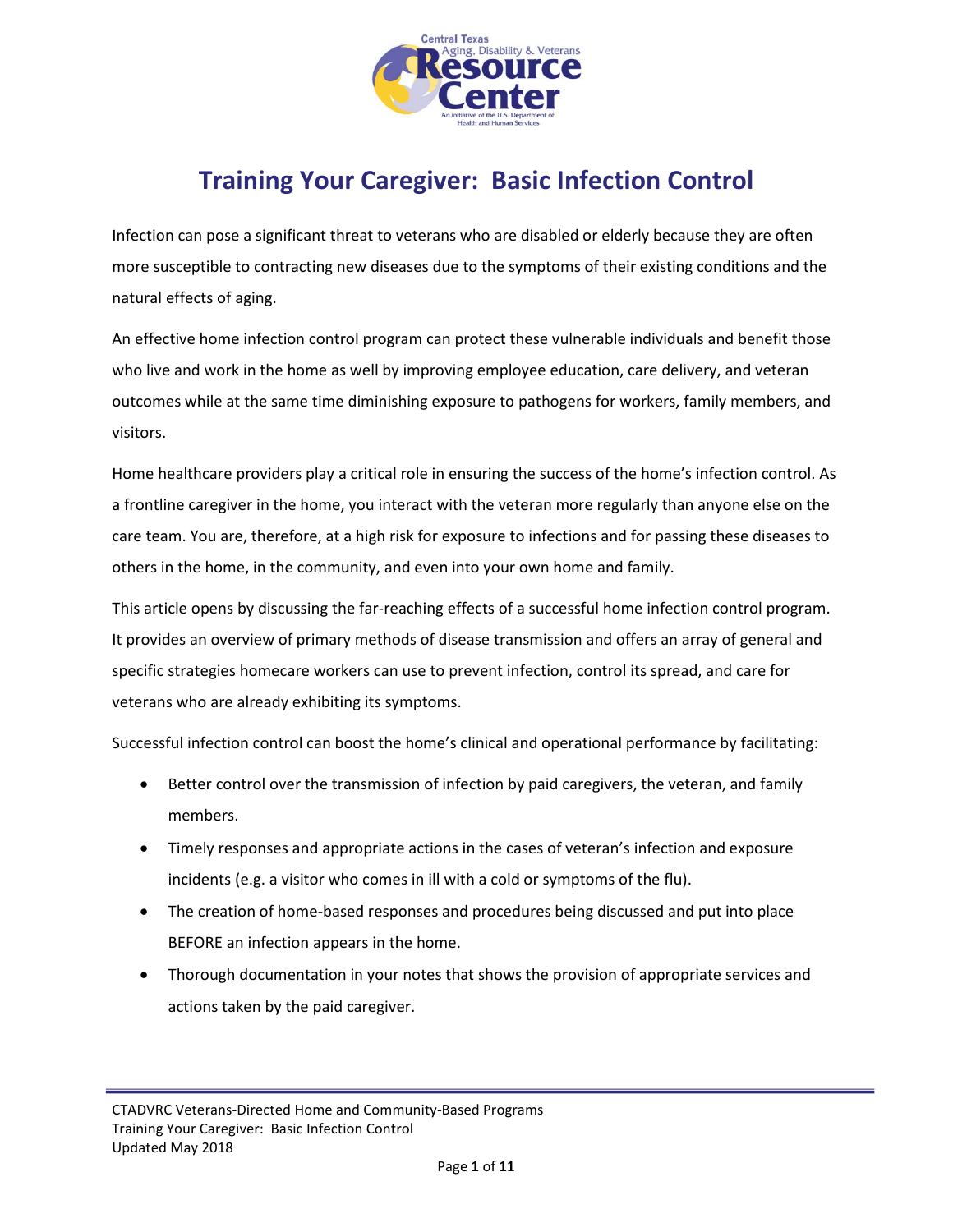However, these benefits can only be achieved when the entire home, family members, and treatment team are educated about – and dedicated to – stopping the spread of disease. Read on to learn the common avenues of infection transmission and how you, as a home caregiver, can aid the veteran's home infection control efforts.

## **The ABCs of disease transmission**

The four primary methods of disease transmission are easy to remember because they match the letters ABCD:

- **Airborne Transmission.** Airborne germs can travel great distances through the air and infect people who breathe the germs in. Examples of diseases that are airborne are tuberculosis, chickenpox, influenza, and certain types of pneumonia.
- **Bloodborne Transmission.** This occurs when the blood of an infected person comes in contact with the bloodstream of another person, allowing germs to enter the second individual's bloodstream. Blood and bloodborne germs are sometimes present in other body fluids, such as urine, feces, saliva, and vomit. Examples of diseases caused by bloodborne germs are HIV/Aids and viral hepatitis.
- **Contact Transmission.** Certain germs can be transmitted by direct contact (e.g. touching an infected individual) or indirect contact (e.g. touching an object previously handled by an infected individual). Examples of diseases caused by contact germs are pink eye, scabies, wound infections, methicillin-resistant *Staphylococcus aureus*.
- **Droplet Transmissions.** Some germs can only travel short distances (usually no more than three feet) through the air and rely upon respiratory droplets (i.e. those distributed through actions like sneezing, coughing, and talking) to spread. Examples of diseases caused by droplet germs are Flu and Pneumonia.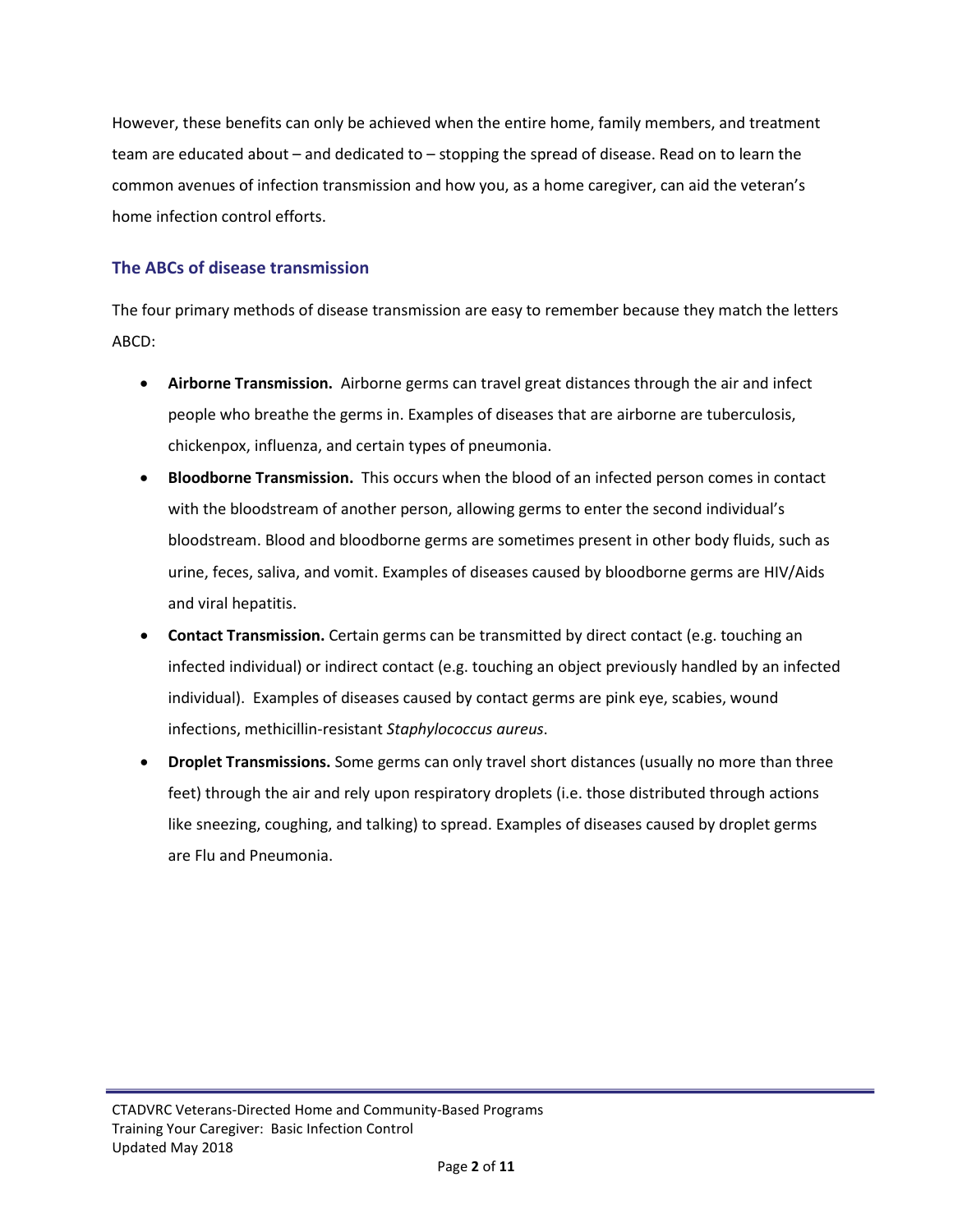## **The Homecare worker's role in prevention**

Because homecare and personal care workers provide regular, direct care to residents, there are inherent infection risks in many of your day-to-day duties, including:

- Assisting with elimination.
- Bathing an individual with open lesions.
- Changing linens.
- Feeding.
- Providing Catheter and perianal care.
- Providing oral care.

Because homecare and personal care provider's jobs can put you into the crosshairs of exposure and transmission, you should use standard precautions during all care interactions. You should help maintain a clean environment throughout the entire home by cleaning spills as soon as they occur and wiping down surfaces as necessary. In addition, homecare and personal care workers should use the following strategies whenever possible.

### **Wash hands**

Hand washing with soap and warm water is the single most effective way to prevent the spread of infection. Since hands are constantly touching contaminated surfaces, they are the principal vehicle for transmitting infection.

You should wash your hands:

- Before and after each work shift.
- Before and after consuming or serving food or drink.
- Upon returning from public places.
- After caring for personal needs (e.g. using the toilet, blowing your nose, or covering a sneeze).
- After touching blood, body fluids, waste, or objects contaminated by these materials *even if you were wearing gloves during the contact.*
- Before and after performing wound care.
- Before and after wearing gloves.
- Before and after each significant contact with an individual and between resident visits.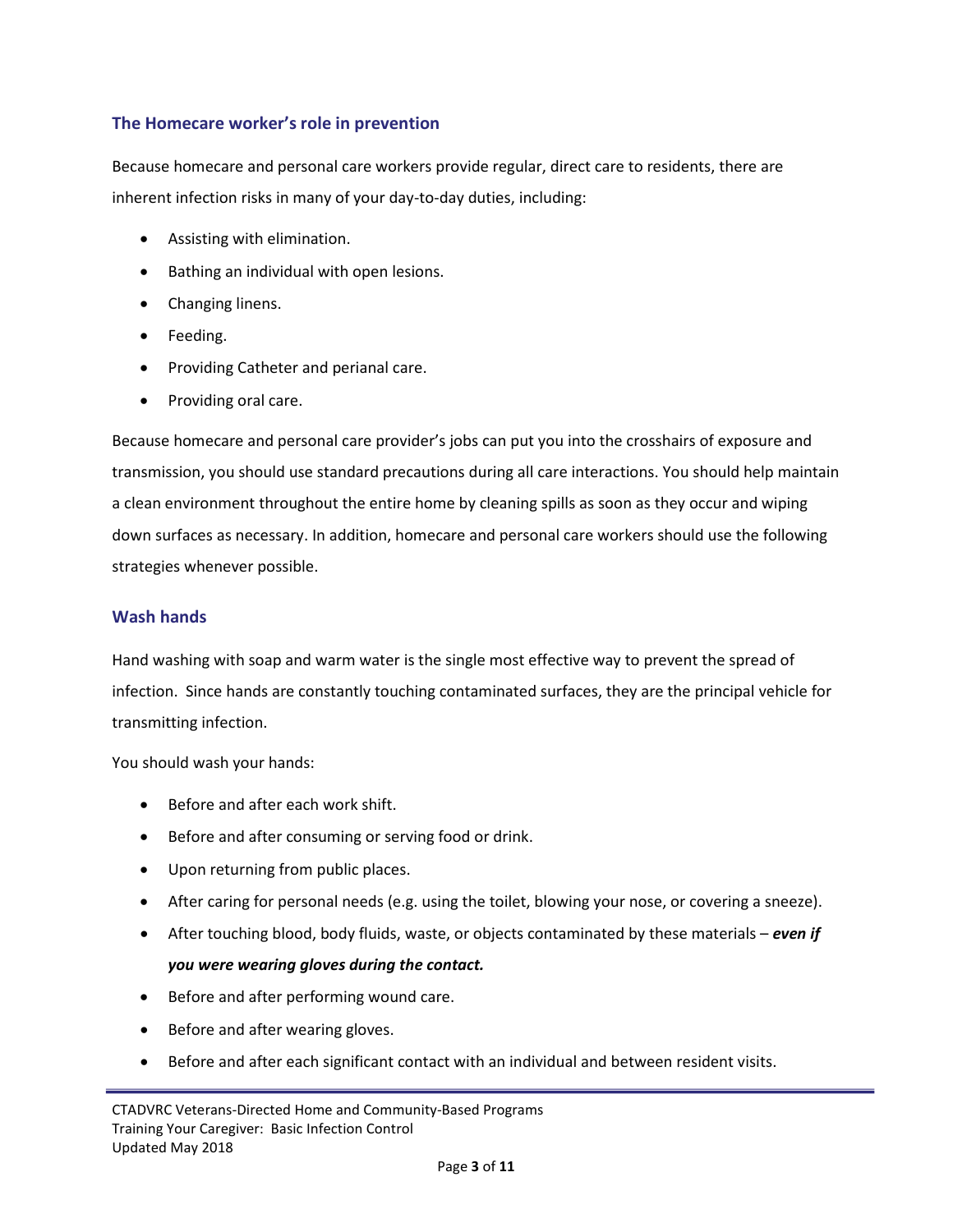To properly wash your hands:

- Rinse your hands and lather well with soap and warm water, keeping hands lower than your elbows. Use liquid soap whenever possible, as bar soap creates a breeding ground for bacteria. If bar soap is the only available option, rinse lather from soap after use.
- Scrub fingers, palms, back of hands, wrists, and between fingers for at least 10 seconds.
- Clean under your fingernails with a nail brush or orange stick if necessary.
- Rinse hands thoroughly.
- Use paper towels to dry hands.
- Use a clean paper towel to turn off the faucet and open the door.

### **Wear gloves**

Gloves are not necessary for casual contact with your veteran, such as during transfers or while cleaning intact skin. However, gloves should be worn whenever you:

- Touch blood, body fluids, waste, or objects contaminated by these materials (e.g. utensils, linens, or a surface harboring body fluid).
- Touch a patient's broken skin or mucous membranes (e.g. mouth, nose).
- Perform mouth care, nasal suctioning, ostomy care, a bowel routine, wound care, or dressing changes.
- Empty drainage receptacles (e.g. urinary catheter bags or wound drainage bags).

Change gloves between tasks and after each veteran's visit.

# *Just like dirty hands, dirty gloves spread germs – so, wearing gloves is not a substitute for hand washing!*

To apply sterile gloves:

- Remove any jewelry that could puncture your gloves.
- Wash and dry your hands thoroughly.
- Set the package containing the sterile gloves on a clean surface (e.g. on fresh paper towels).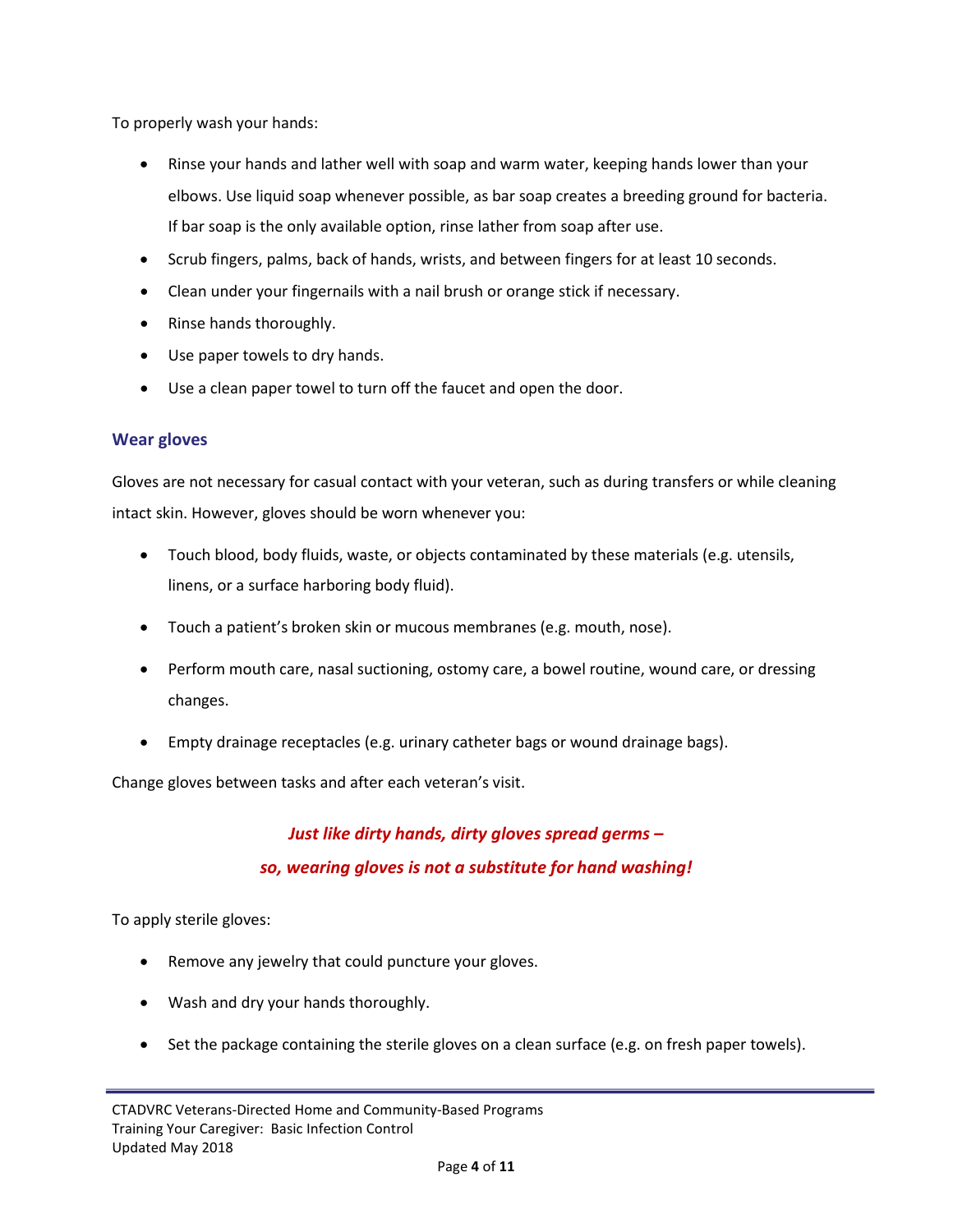- Open the packaging very carefully, peeling outward the unsterile outer covering away from the sterile internal portion of the package.
- Use your non-dominant hand, grasp the sterile glove by the upper edge of the inside cuff. Do not touch the outside of the glove.
- Slide dominant hand into the sterile glove.
- Pick up the other sterile glove by sliding the gloved fingers under the inside cuff without touching the exposed hand.
- Adjust the fit, using fingers as necessary.

Avoid touching anything outside the sterile field while wearing the gloves.

To remove both sterile and non-sterile gloves:

- Grasp the cuff of one glove with the opposite hand.
- Pull the glove downward carefully, turning it inside out as it is removed and crunch it into a ball in the gloved hand. Continuing holding the balled glove.
- Grasp the inside cuff of the still intact glove with the ungloved hand as this is considered the cleanest part of the glove.
- Peel the glove downward carefully, turning it inside out over the balled glove.
- Discard both gloves in a plastic trash bag, and wash hands immediately.

# *Never wash or decontaminate disposable gloves!*

### **Handle equipment safely**

In addition to exercising caution when interacting with your veteran, it is essential to take the appropriate steps when handling objects to prevent the spread of infection. Standard precautions include:

• Follow the veteran's procedures for use, care, cleaning, and storage of equipment not in use, as well as for the disposal of contaminated trash (e.g. wound dressings, diapers, etc.).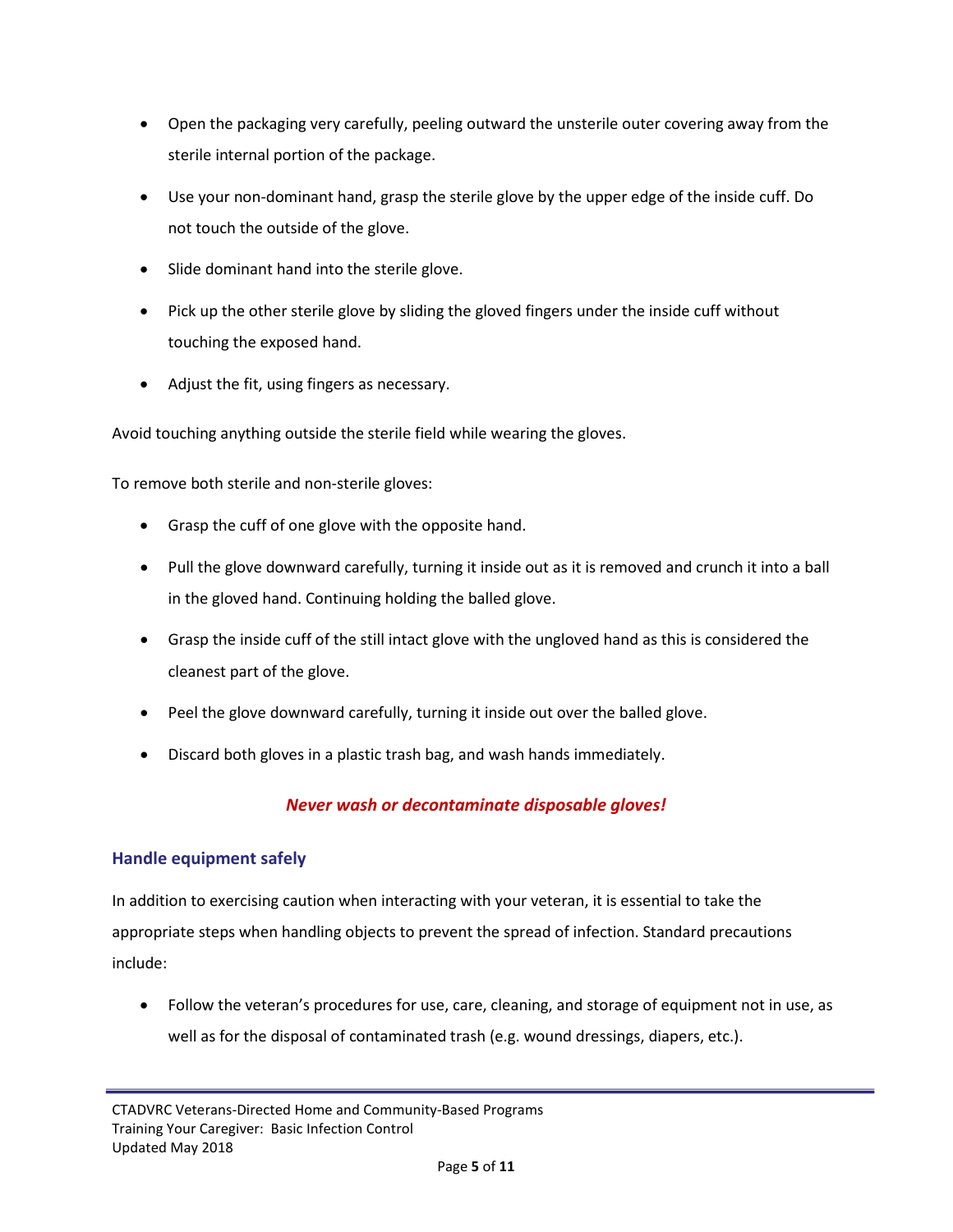- Use disposable equipment and supplies whenever possible (these should be provided to the Veteran from VA). Clean permanent items (e.g. stethoscopes, blood pressure cuffs, and thermometers) and any other reusable equipment following each use. *Use disposable equipment only once!*
- Handle soiled clothes and linens carefully. Hold them away from your clothing and avoid shaking them. Never throw soiled items on the floor; instead, roll them up and place in a soiled-linen container until you can wash them.
- Dispose of dangerous waste very carefully. Needles and other sharp devises should be deposited in clearly marked hard plastic containers - NOT the standard trash containers. DO NOT recap used needles ---put them into the puncture proof containers without the cap.
- Never take anything out of a container marked "bio-hazard."
- Check your gloves and other protective gear frequently. If you see tears or holes, remove the item and wash your hands, then put on a new piece of protective gear.
- Avoid touching your face when providing care, unless you remove your gloves and wash your hands first.

### **Transmission-specific measures**

In addition to employing the universal precautions, homecare and personal care workers who are caring for a veteran with an existing infection may need more stringent measures tailored to the specific method of disease transmission.

In the case of **airborne infection**:

- Ensure the veteran is in a private room, possibly with a special air filter and keep the door closed.
- You will need to wear a mask as you provide personal care, especially if the veteran has a diagnosis of Tuberculosis. If this is the case, request a special respiratory mask through the VA.
- Remind the veteran to cover his or her nose and mouth when coughing or sneezing.
- Ask the resident to wear a mask if he or she wants or needs to be around others (e.g. going into public or to a clinic medical appointment).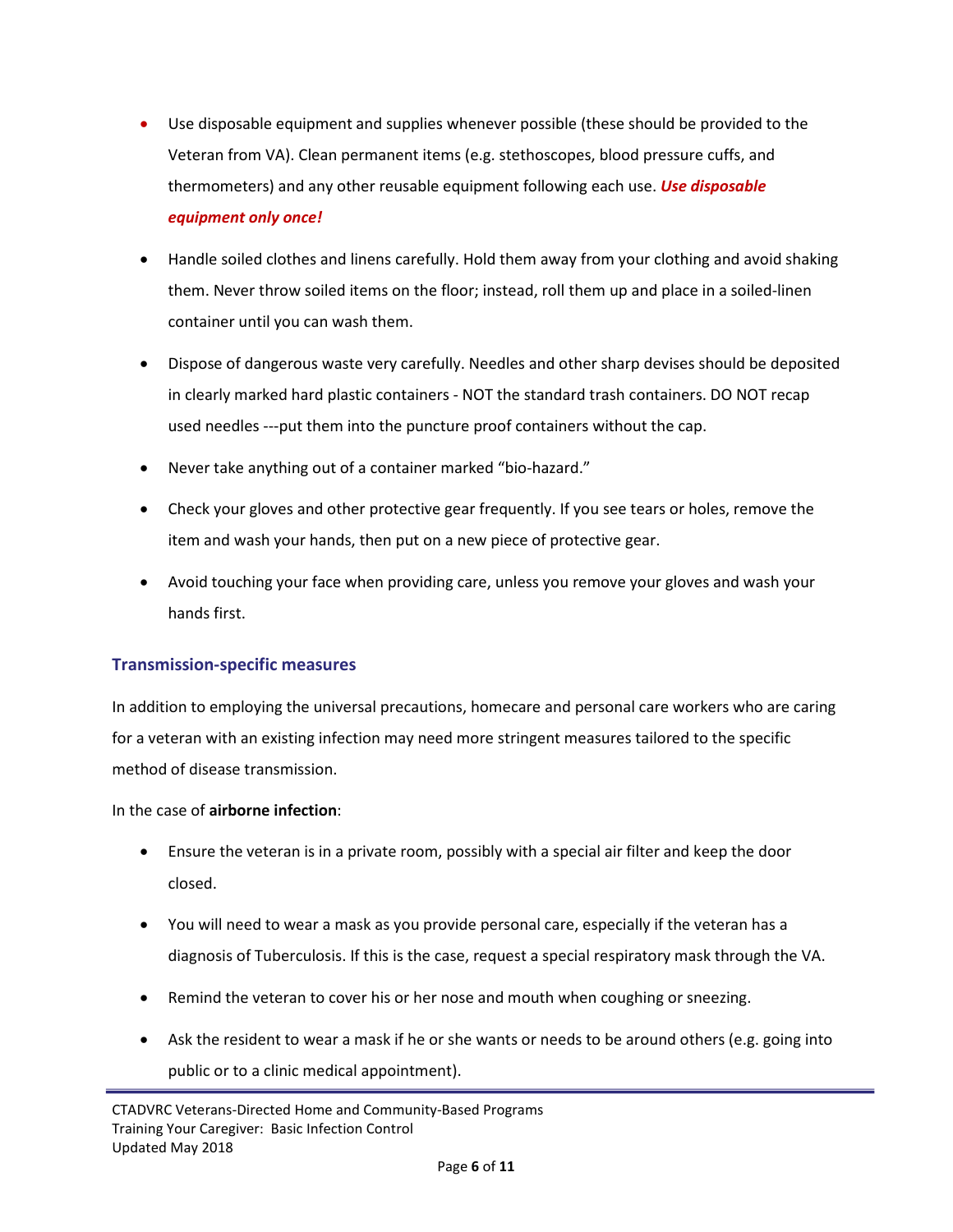In the case of **contact infection**:

- Ensure the veteran is in a private room, but allow the door to stay open.
- Put on gloves before entering the room, and remove them right before leaving. After removing them, don't touch anything else until you wash your hands.
- Wear a disposable nursing gown in the room if the veteran has drainage or diarrhea, or if the resident is incontinent. Remove the gown right before leaving the room and throw away in covered trash can or place in garbage bag.

#### In the case of **droplet infection**:

- Ensure the veteran is in a private room, but allow the door to stay open if so desired by the veteran.
- Wear a mask when working in close proximity with the veteran (i.e. within three feet).

Ask the resident to wear a mask if he or she wants or needs to be around others (e.g. going into public or to a clinic medical appointment).

# *Exam Follows on Next Page*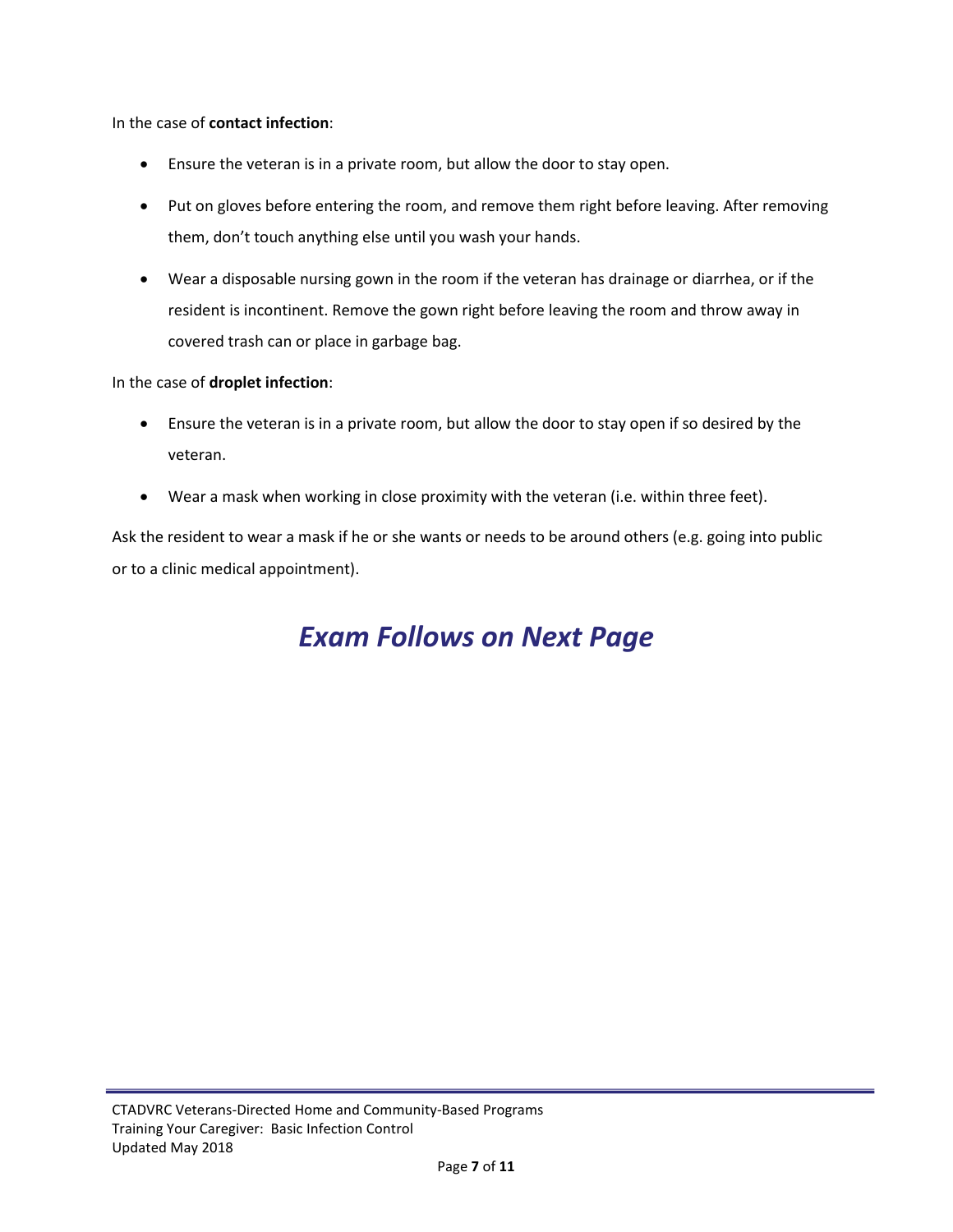

# **Training Your Caregiver: Basic Infection Control**

Employee Name:

Date:

**Please mark the correct response.**

- 1. A successful infection control program can facilitate timely responses to veteran's infections.
	- a. TRUE.
	- b. FALSE.
- 2. Which of the following types of germs can be spread through direct or indirect touch?
	- a. Airborne.
	- b. Bloodborne.
	- c. Contact.
	- d. Droplet.
- 3. Which of the following common homecare and personal care worker duties does NOT pose a high risk for infection transmission?
	- a. Feeding.
	- b. Transferring.
	- c. Assisting with elimination.
	- d. Providing Catheter Care.
- 4. When washing their hands, home health and personal care providers should scrub fingers, palms, back of hands, wrists, and between fingers for at least \_\_\_\_\_\_.
	- a. 5 seconds.
	- b. 10 seconds.
	- c. 1 minute.
	- d. 5 minutes.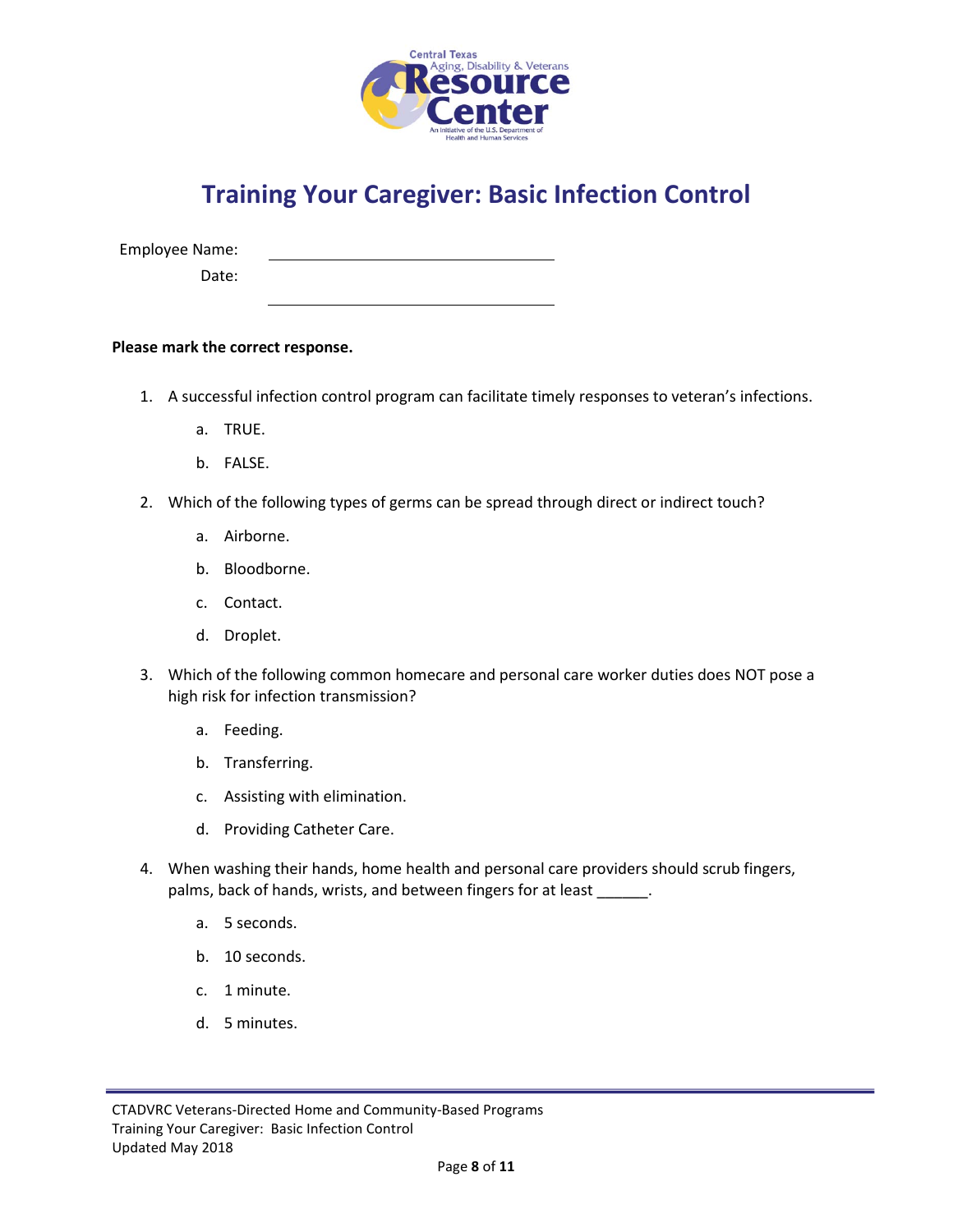- 5. Which of the following tasks does NOT require the use of gloves?
	- a. Touching blood, body fluids, or contaminated objects.
	- b. Cleaning intact skin.
	- c. Performing mouth care.
	- d. Emptying drainage receptacles.
- 6. To save the veteran money, the homecare worker or personal care worker can reuse disposable care equipment as long as he or she disinfects it first.
	- a. TRUE.
	- b. FALSE.
- 7. When handling soiled linens, you should **with an allocated and the solution** of the state of the state of the state of the state of the state of the state of the state of the state of the state of the state of the state
	- a. Shake the linens out to remove any dirt or crumbs.
	- b. Stow the dirty linen on the floor while you stock the room with a fresh set of linen.
	- c. Hold the linen close to your body to inspect them.
	- d. Roll the dirty linens up, place them in a covered linen container, and wash them as soon as possible.

8. When disposing of a needle or other sharp object you should NOT \_\_\_\_\_\_\_\_\_\_\_\_\_\_\_\_\_\_\_\_\_\_.

- a. Place in a puncture-proof container.
- b. Avoid touching the sharp end.
- c. Recap it carefully before disposing of it.
- d. None of the above.
- 9. Residents with **Example 2.** infections should be placed in a private room, though they may keep the door open if desired.
	- a. Airborne.
	- b. Contact.
	- c. Droplet.
	- d. Both b and c.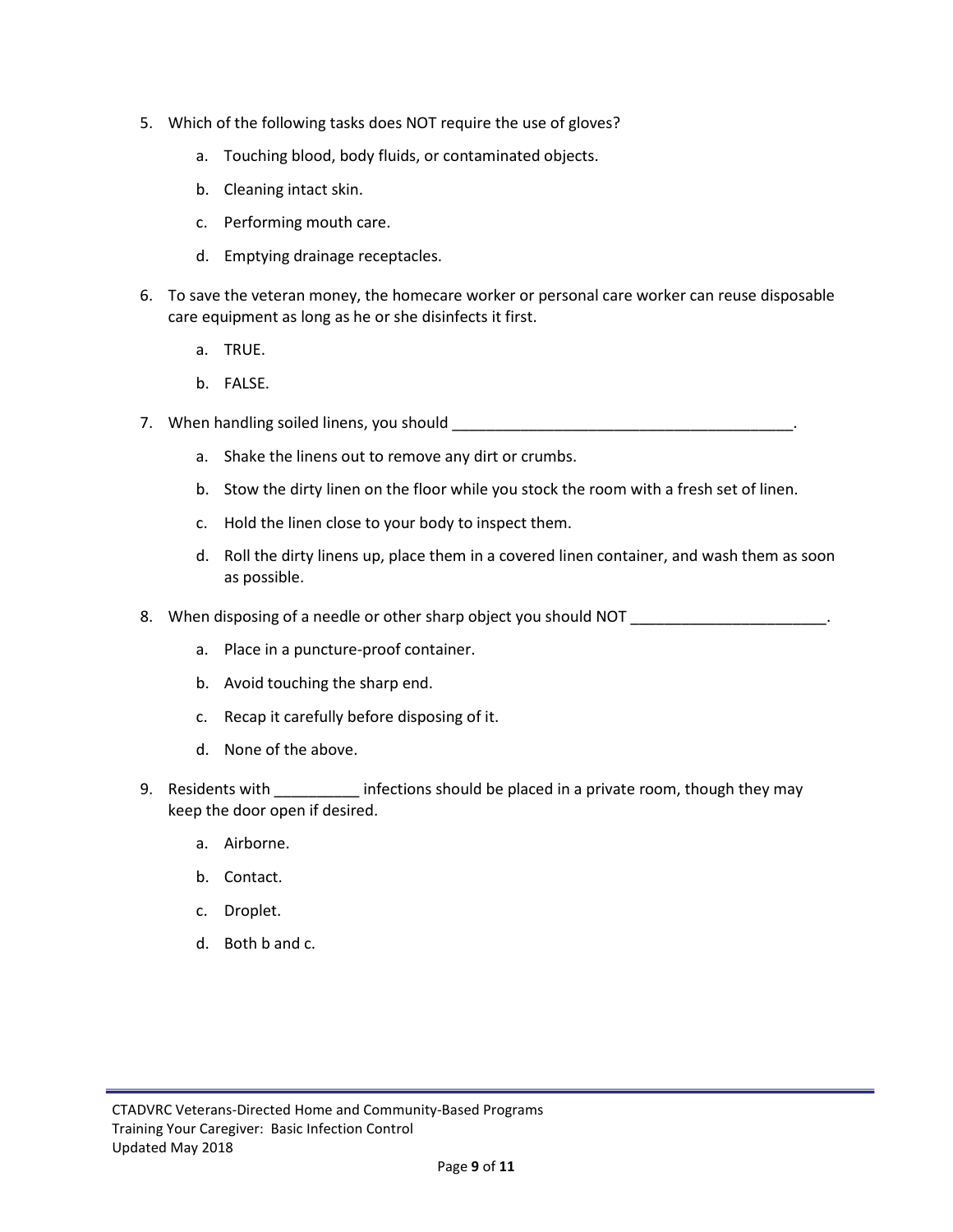- 10. Which of the following transmission-specific measures should you take when providing care for a veteran who has the flu?
	- a. Wear a mask when working within three feet of the veteran.
	- b. Wear a mask, gown, gloves, and goggles whenever you are in or near the veteran's room.
	- c. Quarantine the veteran.
	- d. No additional precautions are needed.

**In order to receive your state-required home caregiver CEUs, you must mail this test along with your signed FORM 1732 Management and Training of Service Provider (on the next page) to:**

> **CTADVRC – VDHCBS PO Box 729 Belton TX 76513**

Score: \_\_\_\_\_ of 10

Pass – Fail